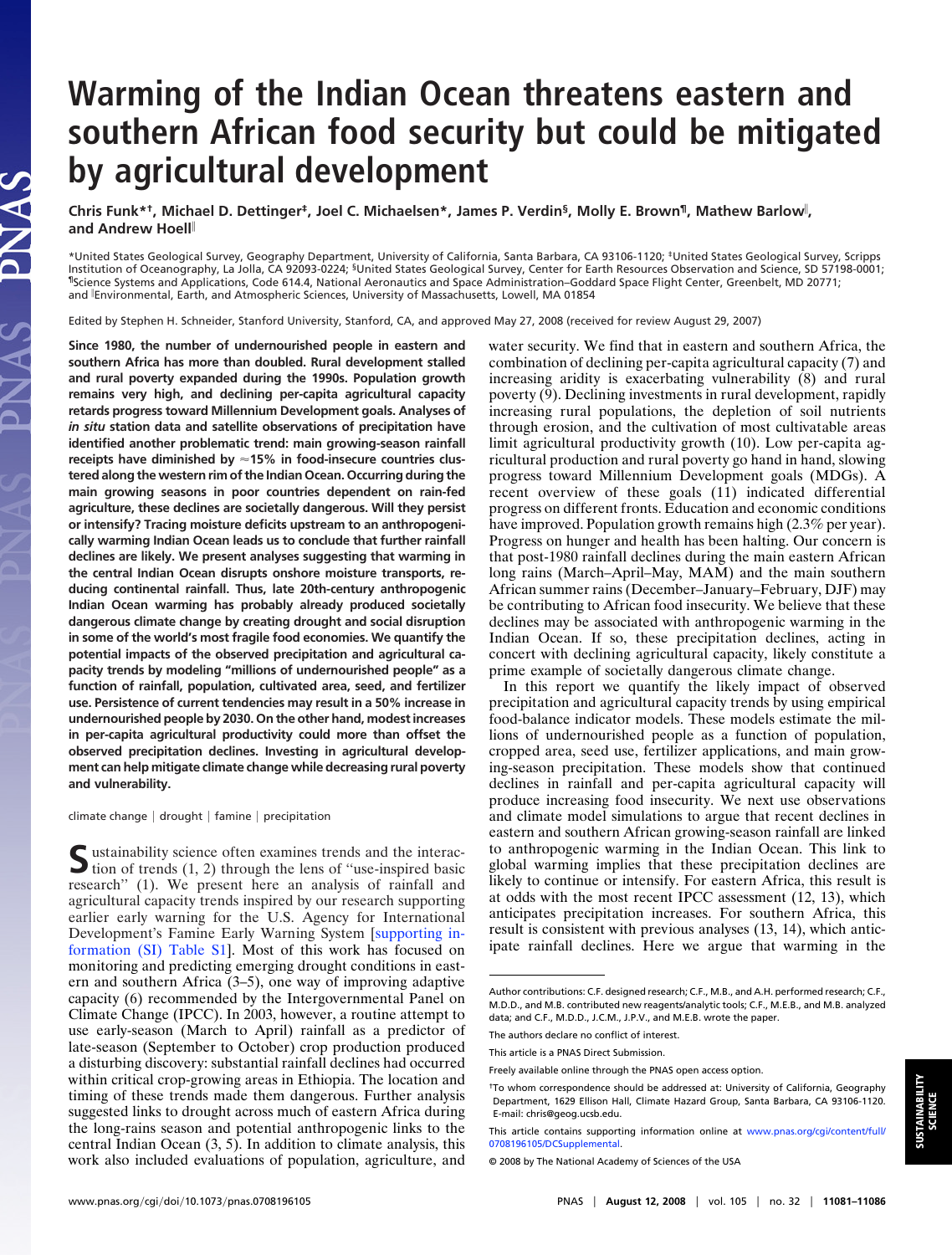

**Fig. 1.** Food-security analysis. (*A*) Rainfall, population, cropped area, seed use, and fertilizer use for eastern and southern Africa. Rainfall is expressed as a percentage of the 1951–1980 average. The other variables are expressed as percentages of 1979 –1981 averages. Global radiative forcing is shown with a stippled line on an inverted axis. (B) The black vectors denote recent observed rainfall and agricultural capacity tendencies. Agricultural data were obtained from the Food and Agriculture Organization. (*C*) Empirical food-balance model results expressed as percentages of the millions undernourished in 2000.

south-central Indian Ocean (0–15°S, 60–90°E) has a similar effect on near-coastal eastern and southern Africa during boreal winter and spring. In each season, oceanic warming seems to reduce onshore moisture transports (5, 15–17) while increasing continental atmospheric stability. This may explain recent drought tendencies in gauge data, satellite-observed precipitation,\*\* lake levels (5, 16), and vegetation indices in densely populated water-insecure regions of eastern African. If a common anthropogenic Walker-cell-like disruption has caused declines in both southern and eastern African rainfall, then this disruption is likely to persist. Furthermore, recent climatechange impact assessments (18), based on optimistic precipitation simulations over eastern Africa, may underestimate yield reductions (4). Our food-balance modeling of millions of undernourished people, however, suggests that these impacts could be mitigated by agricultural development.

## Modeling the Impacts of Agricultural Capacity and Rainfall

Over the past 25 years the population of food-insecure eastern and southern Africa has doubled while per-capita cropped area has declined by 33% and the millions of undernourished people increased by 80% (19). Today, one in three small children is dangerously underweight, and 40% of 308 million people are undernourished. Average national per-capita cropped-area values are often below 1,000 m<sup>2</sup> per person.<sup>††</sup> Food aid has become chronic, with 2005 World Food Program aid valued at U.S. \$200 million. Poor farmers in these countries, often trapped in cycles of displacement, division, and degradation (20), depend on rain-fed agriculture (21). Per-capita crop production is an important metric of food availability and security. Limited technological inputs create a strong dependence between national average cropped area and national average production  $(r = 0.95)$ .

Recent agricultural capacity trends tend to be dominated by cropped-area and population-growth increases.\*\* In general, increased food production has matched growing population through increased labor inputs and through extensification, with area under cultivation increasing by 50% over the past 25 years while population has almost doubled (Fig. 1*A*). Seed and fertilizer use has also lagged population growth. Unfortunately, since 1990, overseas agricultural assistance has declined from 12% to 4% of total foreign aid (7), and only 4% of African public spending goes to agriculture (7). This declining investment in agriculture has contributed to stalling increases in agricultural

inputs. As the gap between population growth and structural agricultural components continues to grow, vulnerability and rural poverty will increase, amplifying the impact of agricultural droughts. These droughts have seemed to be more severe in recent years (Fig. 1*A*), and main growing-season rainfall\*\* has declined by  $\approx 15\%$  across eastern and southern Africa, in step with recent increases in radiative forcing  $(22)$ . The interaction of agricultural and rainfall trends may be represented by empirical models estimating the millions of undernourished people.

The five components of national per-capita production (rainfall, population, cropped area, and seed and fertilizer use) can be combined into two variables: rainfall and per-capita agricultural capacity. Agricultural capacity represents the slowly varying nonweather component of a national food balance and is a function of cropped area and seeds and fertilizer divided by population with units of per-capita crop production (kg per person per year). Fig. 1*B* shows main growing-season rainfall and per-capita agricultural capacity trends for 10 eastern and southern African nations. Somalia has been excluded as a result of limited data. The downward-pointing arrows indicate countries that experienced key growing-season rainfall declines between 1979 and 2005 (Ethiopia, Kenya, Burundi, Tanzania, Malawi, Zambia, and Zimbabwe). Note the geographic clustering of observed rainfall declines along Africa's eastern seaboard. Countries with left-pointing vectors (Ethiopia, Uganda, Zambia, and Zimbabwe) have experienced 1994–2003 declines in per capita agricultural capacity. In these countries population has grown faster than agricultural infrastructure, leading to increased rural poverty and vulnerability to climatic shocks.

In these semiarid countries a strong dependence on rain-fed smallholder farming practices results in quasilinear relationships between grain yields, seasonal rainfall receipts, and food deficits. Hence, agricultural capacity multiplied by percent normal rainfall is strongly related to per-capita production. The inverse of this measure (food imbalance) is related to food insecurity.\*\* For each country (except Ethiopia, because of data limitations), the food-imbalance measure was regressed against ''millions of undernourished'' statistics obtained from the United Nations Food and Agriculture Organization. These regressions give us a pragmatic means of translating changes in rainfall, cropped area, and seed and fertilizer use into an index of food insecurity that is grounded empirically by historic observations. The resulting model performed well at a national/interannual scale for eastern and southern Africa ( $r = 0.86$ ,  $P = 1.6 \times 10^{-5}$ ). To stress the semiquantitative nature of these projections, we present our results as percent changes from a 2000 baseline, which also allows comparison with the MDG of halving the number of undernourished people by 2015.

<sup>\*\*</sup>Please see our online *[SI Materials and Methods](http://www.pnas.org/cgi/data/0708196105/DCSupplemental/Supplemental_PDF#nameddest=STXT)* for a specific description of our methods.

<sup>††</sup>Agriculture, population, food-security, and food-aid statistics were obtained from the United Nations Food and Agriculture Organization.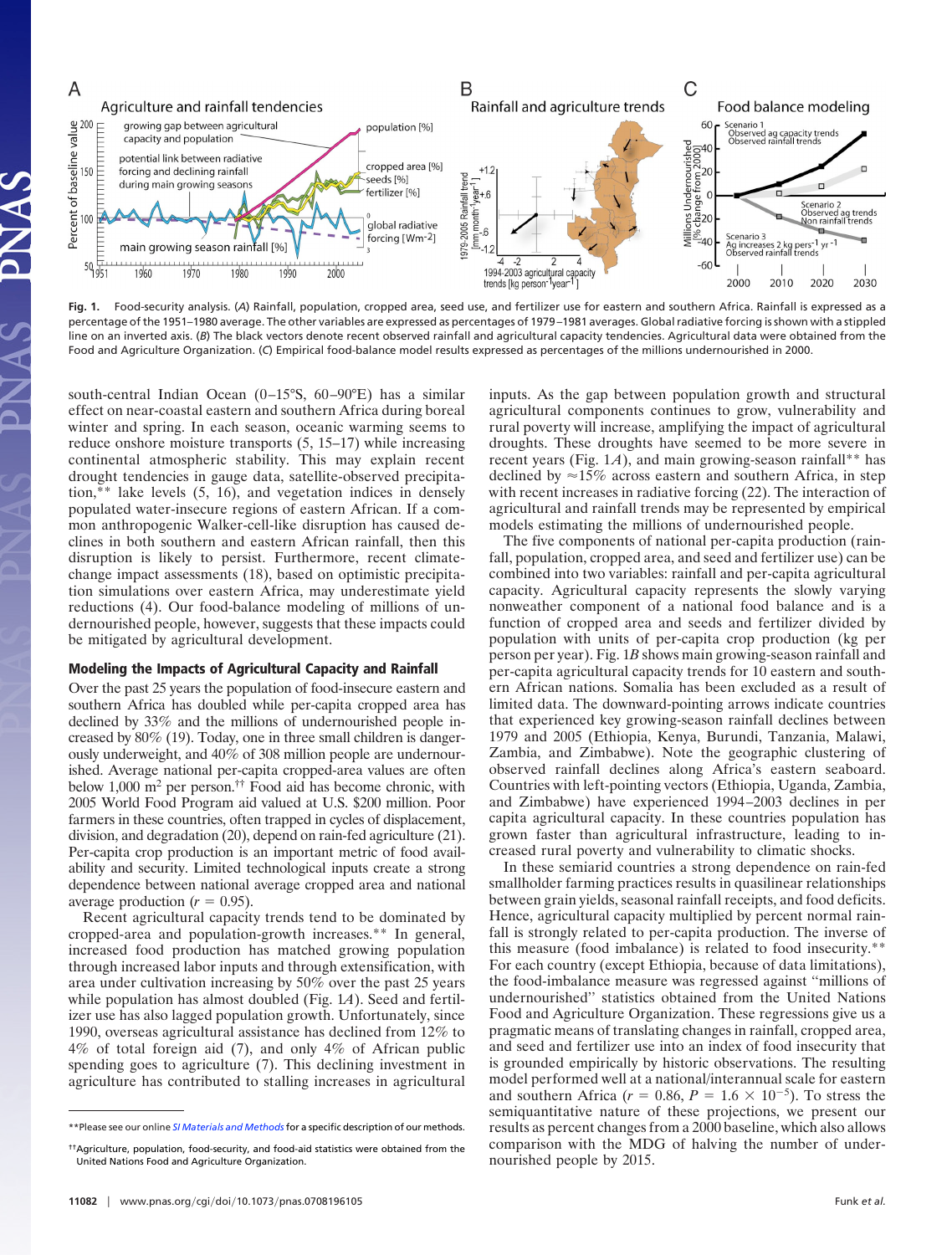

**Fig. 2.** A warming Indian Ocean disrupts moisture transports and African rainfall. (*A*) Time-series of Goddard Institute for Space Studies (GISS) global temperatures and Kaplan Indian Ocean SSTs. (*B*) Pixel-by-pixel bivariate regression coefficients linking seasonal standardized precipitation\*\* and seasonal standardized Global Precipitation Climatology Project (28) precipitation over the southwest Indian Ocean. The red arrows show the general location of lower tropospheric (850 hPa) westward wind maxima. (C) First canonical correlates for each season. Results have been screened for significance ( $P < 0.1$ ). The blue shading denotes the core of the westward transports, with mean 850-hPa wind speeds of >4 m·s<sup>-1</sup>. (D) CAM diabatic forcing experiment results. Arrows indicate simulated moisture-transport anomalies (kg·kg<sup>-1</sup>·m·s<sup>-1</sup>). Blue-red shading indicates diabatic heating anomalies (K·day<sup>-1</sup>).

Three scenarios were examined (Fig. 1*C*). Scenario 1 represents a ''business as usual'' future. Recent precipitation and agricultural capacity trends were assumed to persist through 2030. Under this scenario, the aggregate tendencies shown in Fig. 1*A* continue, and undernourishment increases by 53% between 2000 and 2030. The effects of agricultural capacity declines alone can be seen in scenario 2. Undernourishment increases by 23%. On the other hand, evaluating a combination of observed rainfall declines paired with moderate increases in per-capita agricultural capacity of 2 kg per person per year (scenario 3), equivalent to a 2% per-capita growth rate, exhibited substantial (38%) declines in undernourishment. Drought interacts dangerously with low agricultural capacity, but its effects can be mitigated through agricultural development.

## Walker-Cell-Like Anomalies May Explain Observed Rainfall **Declines**

Will the observed rainfall declines (Fig. 1) persist, increasing levels of undernourishment (Fig. 1*C*)? Fueling this concern is the strong covariance between global temperatures  $(r = 0.82)$  and south-central Indian Ocean (0–15°S, 60–90°E) sea surface temperatures (SSTs). Both have risen dramatically since the 1980s, along with radiative forcing (Fig. 2*A*), and tropical Indian Ocean SSTs recently reached their highest value in 120,000 years (23). Although anthropogenic warming has occurred in all oceans (24), this warming has been larger in the Indian Ocean (25).

Recent careful analysis identified an 0.5–1.0°C 1960–1999 SST increase in the Indian Ocean Thermal Archive (26). This study also finds that most (7 of 10) World Climate Research Program Coupled Model Intercomparison Project (27) (CMIP3) models recreate this tropical warming tendency, strongly implicating greenhouse gas and aerosol emissions in the recent observed warming (Fig. 2*A*). Modeled CMIP3 increases in southern tropical Indian Ocean temperatures are strongly linked to trends in equatorial Pacific zonal wind stress and southward shifts in the latitudinal position of the subtropical gyre. Warmer oceanic SSTs have produced substantial increases in precipitation over the tropical Indian Ocean, indicated by both satellite (13%) (28) and reanalysis (28%) (29) data sets. This convection releases energy in the atmosphere, influencing the regional weather via a Walker-cell-like circulation anomaly. This mechanism may have been responsible for the 1984 Ethiopian drought (30).

The statistical connection between increased oceanic precipitation and continental rainfall is shown in Fig. 2*B*.\*\* Both data sources have been normalized; hence, a regression coefficient of  $-0.6$  associates a 1-SD increase in oceanic precipitation with a  $-0.6$ -SD decrease in African rainfall. The latitude of negative associations shifts with the march of seasons, following the thermal equator and path of maximum onshore moisture transports (shown schematically with arrows).

The connection between seasonal moisture transports and central Indian Ocean warming (represented by precipitation)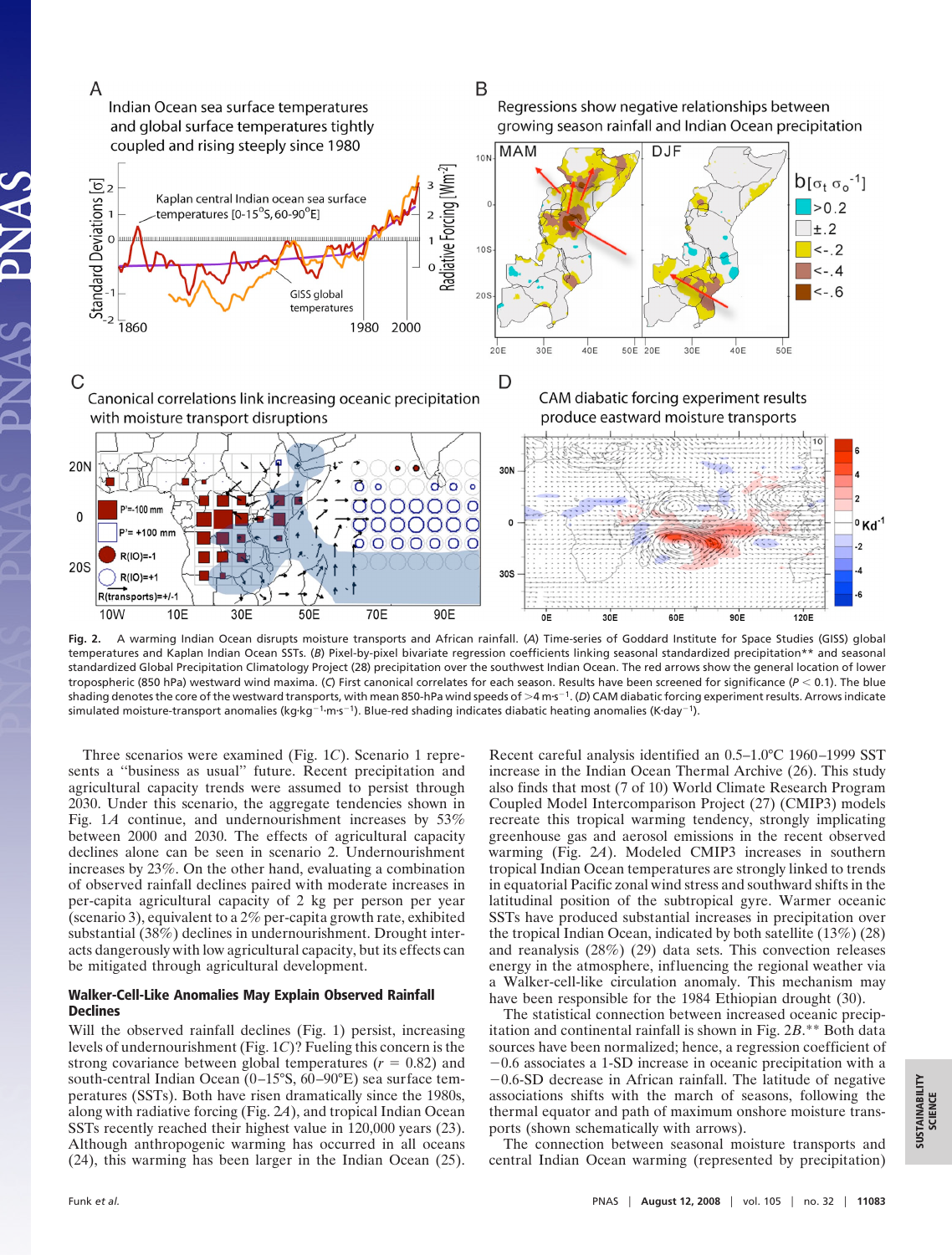#### **Table 1. Correlations between climate, rainfall, and food-security indices**

|                                                                                | $D$ JF, $R(P)$              | MAM, R(P)                                | JJA, R(P)                                |
|--------------------------------------------------------------------------------|-----------------------------|------------------------------------------|------------------------------------------|
| $CC_P$ and $CC_U$                                                              |                             |                                          |                                          |
| Interannual (1950-2005)                                                        | $0.45(5.6 \times 10^{-4})$  | $0.90(2.3 \times 10^{-3})$               | $0.81(6.5 \times 10^{-14})$              |
| 7-yr time scale (1950-2005)                                                    | $0.97(6.6 \times 10^{-5})$  | $0.64(1.4 \times 10^{-8})$               | $0.90(2.3 \times 10^{-3})$               |
| CC <sub>U</sub> and growing season rainfall                                    |                             |                                          |                                          |
| Interannual (1950-2005)                                                        | $-0.39(3.2 \times 10^{-3})$ | $-0.82$ (4.6 $\times$ 10 <sup>-2</sup> ) | $-0.50$ (1.0 $\times$ 10 <sup>-4</sup> ) |
|                                                                                | (southern Africa)           | (eastern Africa)                         | (Sahel countries)                        |
| 7-yr time scale (1950-2005)                                                    | $-0.92(9.3 \times 10^{-3})$ | $-0.57(2.7\times 10^{-5})$               | $-0.92(9.3 \times 10^{-3})$              |
|                                                                                | (southern Africa)           | (eastern Africa)                         | (Sahel countries)                        |
| CC <sub>p</sub> and CMIP3 oceanic rainfall: 7-yr time scale<br>$(1966 - 2005)$ | $0.97(1.2 \times 10^{-3})$  | $0.91(1.6 \times 10^{-2})$               | $0.86(2.8\times10^{-2})$                 |
| $CC_{P}$ and global temperature: $7$ -yr time scale<br>$(1966 - 2005)$         | $0.88(2.0 \times 10^{-2})$  | $0.85(3.2 \times 10^{-2})$               | $0.84(3.6\times10^{-2})$                 |
| $CC_P$ and $CC_U$                                                              | $0.45(5.6 \times 10^{-4})$  | $0.90(2.3 \times 10^{-3})$               | $0.81(6.5\times10^{-14})$                |

can be explored empirically by canonical correlation analysis (CCA). CCA is a statistical technique that finds dominant patterns of covariability in two sets of multivariate data. The two sets of data examined were seasonal 1950–2005 zonal reanalysis moisture transports over Africa's eastern seaboard (20°N–20°S, 25°E–45°E) and seasonal tropical Indian Ocean precipitation (15°N–15°S, 55°E–90°E). Tropical oceanic precipitation is linearly related to diabatic atmospheric heating, which can produce east–west Walker-cell-like circulation anomalies (31). Our hypothesis is that these anomalous circulations control decadal rainfall fluctuations that endanger food-insecure countries along the eastern seaboard of Africa (Fig. 1*B*).

Fig. 2*C* shows our CCA results for MAM (other seasons are presented in [Fig. S1\)](http://www.pnas.org/cgi/data/0708196105/DCSupplemental/Supplemental_PDF#nameddest=SF1). In each season, we find that the first canonical correlate identifies a first CCA pattern describing shared Indian Ocean precipitation and moisture-transport variations. This approach produces a time series describing covariant Indian Ocean precipitation  $(CC_P)$  and moisture transports  $(CC<sub>M</sub>)$ . Increasing tropical Indian Ocean precipitation (blue circles) is associated with atmospheric ridging and anticyclonic moisture circulation over eastern Africa (arrows), which disrupt the main onshore moisture flows (shown with blue shading). University of Delaware precipitation deficits for the strongest six oceanic precipitation events are shown with red boxes. Although only boreal spring results are shown here, the patterns for other seasons are similar; a Walker-cell-like dipole emerges as the dominant (first canonical correlate) relationship. The transport correlations indicate reduced onshore moisture fluxes between 0 and 15°S. This region supplies 66% of Indian Ocean-sourced zonal moisture transport into tropical Africa, and 83% of the annual mean zonal moisture transport entering tropical Africa originates in the Indian Ocean. The northern flanks of the CCA patterns are associated with transport anomalies flowing from the drier Sahelian regions. Thus, changes in central Indian Ocean precipitation are correlated with transitions between dry continental and moist oceanic air masses over tropical Africa.

At low (decadal) frequencies, correlations between the  $CC_M$ and CC<sub>P</sub> approach unity, and the zonal transport indices are negatively correlated ( $r \approx -0.9$ ) with regional rainfall (Table 1). In total the CCA-identified transports can explain 85% of the low frequency variations in eastern MAM, southern DJF, and Sahelian June–July–August (JJA) rainfall. All three seasons/ regions experienced a 1960–1970 decline in observed rainfall and CCA transport forcing, in synchrony with anthropogenic 1960–1970 increases in Indian Ocean heat content (24–26). A second heat-content increase in the early 1980s was associated with MAM and DJF transport disruptions and drying tendencies in southern and eastern Africa. Slower increases in JJA transport disruptions, combined with north/south shifts in Atlantic SSTs, have likely led to a modest recovery in Sahelian rainfall (14, 32), albeit with continued declines across the eastern Sahel and southern Ethiopia (32).

To examine the influence of diabatic heating on moisture transports in a simulation framework, we have also conducted experiments with the National Center for Atmospheric Research Community Atmosphere Model,\*\* a fully nonlinear atmospheric model with explicitly resolved moist processes. An additional diabatic heating term is added over the central Indian Ocean, which increases the local rainfall, as in the work by Barlow *et al.* (33). The added heating is sinusoidal in latitude and longitude for a half period over the domain  $-20^{\circ}$ S to 5°N and 50 to  $100^{\circ}$ E with a magnitude of 0.02 W·kg<sup>-1</sup>. This southern central Indian Ocean domain was chosen to match our previous observational analyses (5, 16) and the early assertion that enhanced cyclonic activity helped create the tragic 1984 Ethiopian famine (30). A clear influence on moisture transport over the interior of Africa is observed (Fig. 2*D*), in good agreement with the expectations of simple Gill-type dynamics, and is associated with decreases in local rainfall. These MAM circulation anomalies are similar to previous modeling results for JFM (17), and the observed low-level circulation anomalies associated with warm Indian Ocean warming seasons for boreal spring (Fig. 2*C*). Thus, although the relevance of the simple Gill model might be questioned, especially because it neglects the mean wind (34), the general link between increased central Indian Ocean precipitation and decreased onshore moisture transport seems robust even in a full atmospheric model.

In summary, the strong, probably anthropogenic (24–26), warming of the south-central Indian Ocean (Fig. 2*A*) increases maritime precipitation, which is statistically and dynamically related to continental rainfall declines and moisture-transport reductions (Fig. 2 *B* and *C*). Nonlinear climate simulations driven by diabatic heating over the Indian Ocean produce similar transport anomalies (Fig. 2*D*) (17). In this context, what do projected 21st-century climate changes suggest over the Indian Ocean and tropical Africa?

### Climate-Change Simulations Suggest Continued Indian Ocean Warming

In this section we present a multimodel analysis of CMIP3 precipitation simulations. If the consensus of these models suggests continued increases in oceanic precipitation, then we should be concerned that continued continental rainfall declines, similar to those shown in Fig. 2*B*, will lead to increased undernourishment unless mitigated (Fig. 1*C*). We selected 11 models having both 20th-century and 21st-century climate simulations. Because near-term (2000–2030) projections of radiative forcing (22) are quite similar across the various emission projections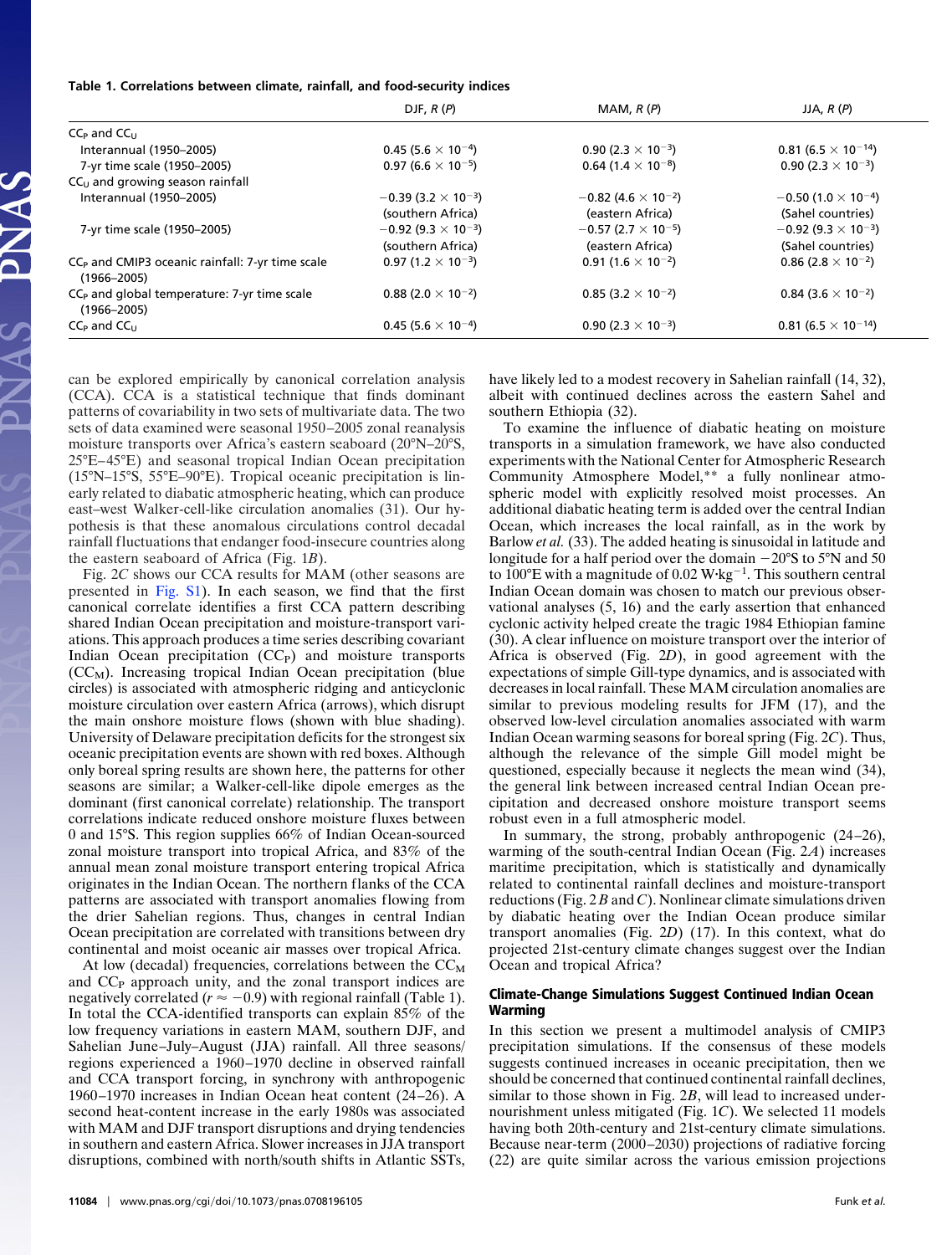

**Fig. 3.** CMIP3 MAM precipitation simulation results. (*A*) A time (1950 –2100) versus longitude plot of CMIP3 ensemble means averaged between 15°N/S. At each 5° longitude box, the 150 years of precipitation values were translated into *z* scores (SDs,  $\sigma$ ). Red shades indicate drier conditions. Blue shades indicate above-normal precipitation. (*B*) A time versus probability plot showing the multimodel ensemble probability density functions (PDFs) (29) for the south-central Indian Ocean (0 –15°S, 60 –90°E). (*C*) Summary of changes in frequency of above-''normal'' precipitation and correlation of precipitation changes in individual climate models with the multimodel ensemble means for this same region.

(35), the various 21st-century scenarios were combined. Fig. 3 summarizes results for the critical MAM east African growing season.\*\* DJF results were similar and are not shown.

We begin by analyzing east–west (zonal) tropical precipitation tendencies. Fig. 3*A* shows a time-longitude plot of temporal*z*scores  $(SDs, \sigma)$  of the CMIP3 ensemble means averaged between 15<sup>°</sup>N/S. In this plot the 1950–2100 MAM multimodel means were averaged between 15°N and 15°S at 5° intervals between 20°E and 160°E. The time series at each longitude was translated into *z* scores (SDs) and plotted with red (blue), indicating reduced (enhanced) precipitation. As greenhouse gas forcing increases with time, beginning in the 1970s, precipitation increases across the Indian Ocean and declines across tropical Africa. This timing is broadly consistent with observed increases in oceanic SSTs (Fig. 2*A*) and reductions in continental rainfall (Fig. 1*A*). We can analyze scatter surrounding the CMIP3 climate-change consensus by translating the 132 individual precipitation simulations into time-varying probability distribution functions (PDFs),\*\* (36). Fig. 3*B* shows the multimodel ensemble precipitation PDFs over the tropical Indian Ocean (0– 15°S, 60–90°E). As greenhouse gasses and aerosols accumulate in the atmosphere, the Indian Ocean warms, and oceanic precipitation increases, presumably producing moisture-transport variations and tropical African rainfall declines similar to those shown in Fig. 2. The PDFs are tight and trend strongly, increasing steeply after the mid-1970s, in step with radiative forcing increases (22) and observed African rainfall declines (Fig. 1), so that by late in the 21st century the ranges of precipitation projected are quite different from historical ranges. Fig. 3*C* shows Indian Ocean precipitation changes for the 11 different individual models (*x* axis) along with the correlation between each model's multisimulation mean time series and the ensemble mean (*y*). All models exhibit positive correlations, so that the models were unanimous in projecting increases in MAM atmospheric warming (i.e., precipitation) over the tropical Indian Ocean. The frequency with which MAM central Indian Ocean precipitation totals in 2031–2050 exceeded the average rainfall total for 1951–1970 increased by  $>20\%$  in 10 of the 11 models. Taken together, Fig. 3 indicates a tilt of the odds toward more precipitation over the Indian Ocean and less precipitation over Africa's eastern seaboard.

## Summary and Conclusions

Two independent, but interacting, post-1980 tendencies have contributed to food insecurity in eastern and southern Africa (Fig. 1). First, population growth has exceeded increases in agricultural infrastructure and cultivated area. Second, there has been a tendency for main growing-season rainfall to decline. Empirical and model-based explorations (Fig. 2 and [Fig. S1\)](http://www.pnas.org/cgi/data/0708196105/DCSupplemental/Supplemental_PDF#nameddest=SF1) support assertions that Walker-cell-like disruptions of atmospheric circulations and moisture transports link a warming Indian Ocean to a drier eastern African seaboard. Multimodel CMIP3 ensembles (Fig. 3) (17) suggest greenhouse gas and aerosol emissions have contributed substantially to this observed late 20th-century warming (Fig. 2*A*). Anthropogenic climate change has probably produced societally dangerous increases in eastern and southern African food security. These conclusions, in general, agree with the most recent Fourth IPCC finding that semiarid Africa may experience large-scale water stress (37) and yield reductions (18) by 2030.

The work presented here, however, differs in approach from the IPCC analysis, focusing on empirical relationships rather than raw CMIP3 precipitation simulations. These raw simulations have implied that eastern Africa might become wetter while southern Africa becomes drier (12). We question the fidelity, in general, of continental precipitation simulations, especially over the extremely complex terrain of east Africa. Global models suppress important local mechanisms [internal thermal and orographic gravity waves (38)] and vary substantially in their ability to represent the transient systems that draw kinetic energy from the mean circulation, overcoming stability inhibitions and producing organized mesoscale convection (39). Even monthly reanalysis precipitation fields have almost no skill  $(R^2 < 0.2)$ compared with observations in eastern Africa. Given this uncertainty, we believe that the observed quasilinear negative relationships between central Indian Ocean warming and east African rainfall represents the mostly likely outcome. These anthropogenic drought tendencies may be indicative of other "Indian Rim" and South American countries as well, because similar precipitation reformulations also suggest 21st century main season declines (40), with the result that main growingseason droughts may disproportionately affect tropical and subtropical countries. Global assessments of anthropogenic precipitation (13) and yield (18) changes may be underestimating these drought signals. The climate-change impacts in low-income nations have been almost completely driven by emissions from middle- and high-income countries (41). Although more research, and better climate models, will be required to settle quantitatively issues of attribution, the social and economic disruptions associated with anthropogenic drought may add substantially to these impacts.